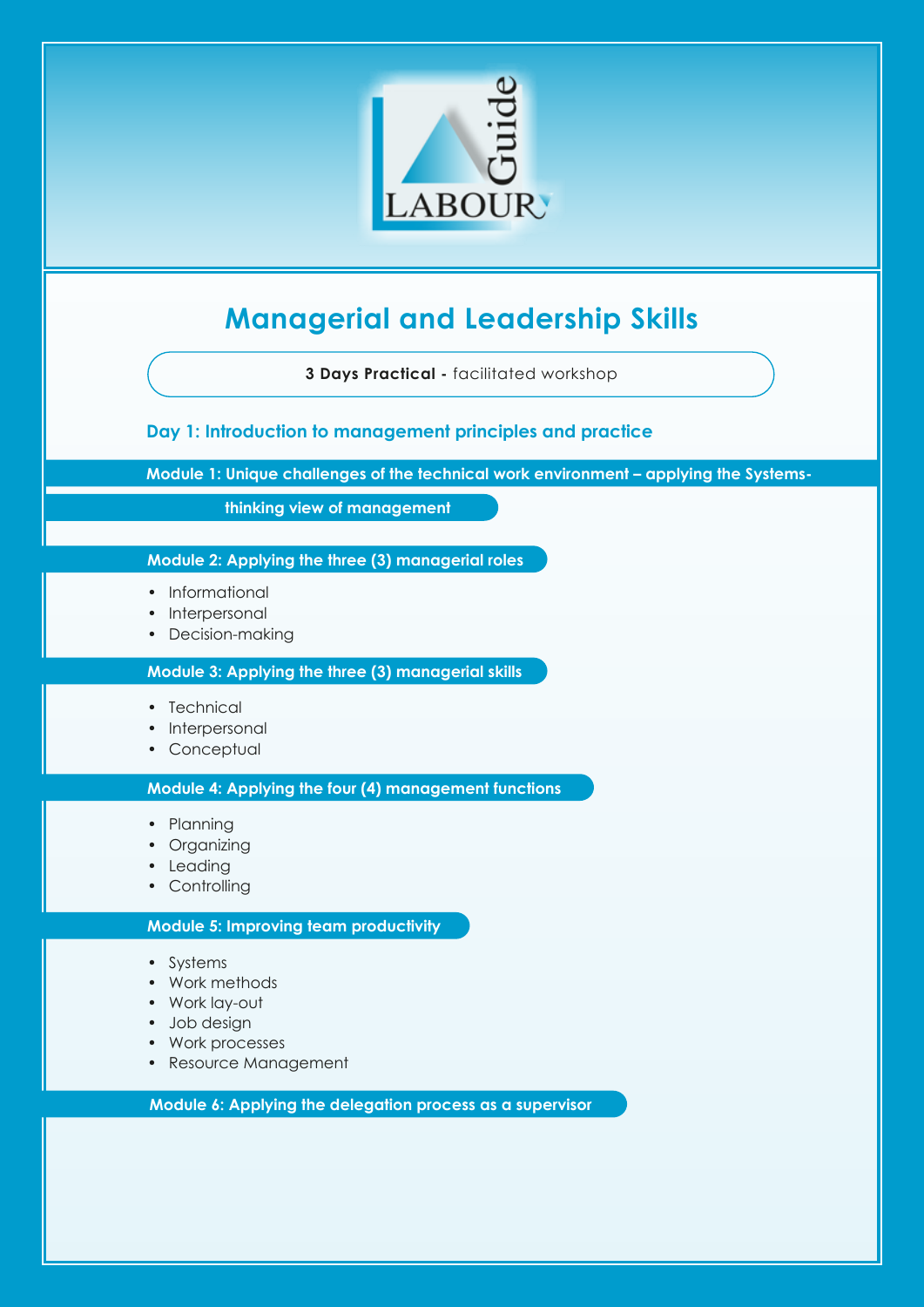

# **Managerial and Leadership Skills**

**Module 7: Effectively managing resources**

- Human
- Financial
- Materials and consumables
- Informational
- Technological
- Vehicles, machinery and equipment (VEM)

**Module 8: Applying supervisory decision-making techniques and implementing the** 

 **problem-solving process**

## **Day 2: Applying leadership best practice**

**Module 9: People Management and Supervision of a team**

- Team dynamics (roles, structures, processes and behaviour)
- Conflict Management
- Interpersonal and relationship building skills
- Management of team member conduct and discipline
- Diversity and Inclusivity

#### **Module 10: Applying team leadership principles**

- Motivation
- Communication
- Empowering, coaching and developing team members

#### **Day 3: Team management and performance management**

#### **Module 11: Mastering Individual and Team performance management process**

- Planning
- Appraisal
- Feedback
- Development
- Reward

### **Module 12: Managing and correcting poor performance**

- Applying the Performance Matrix
- Applying the Performance Equation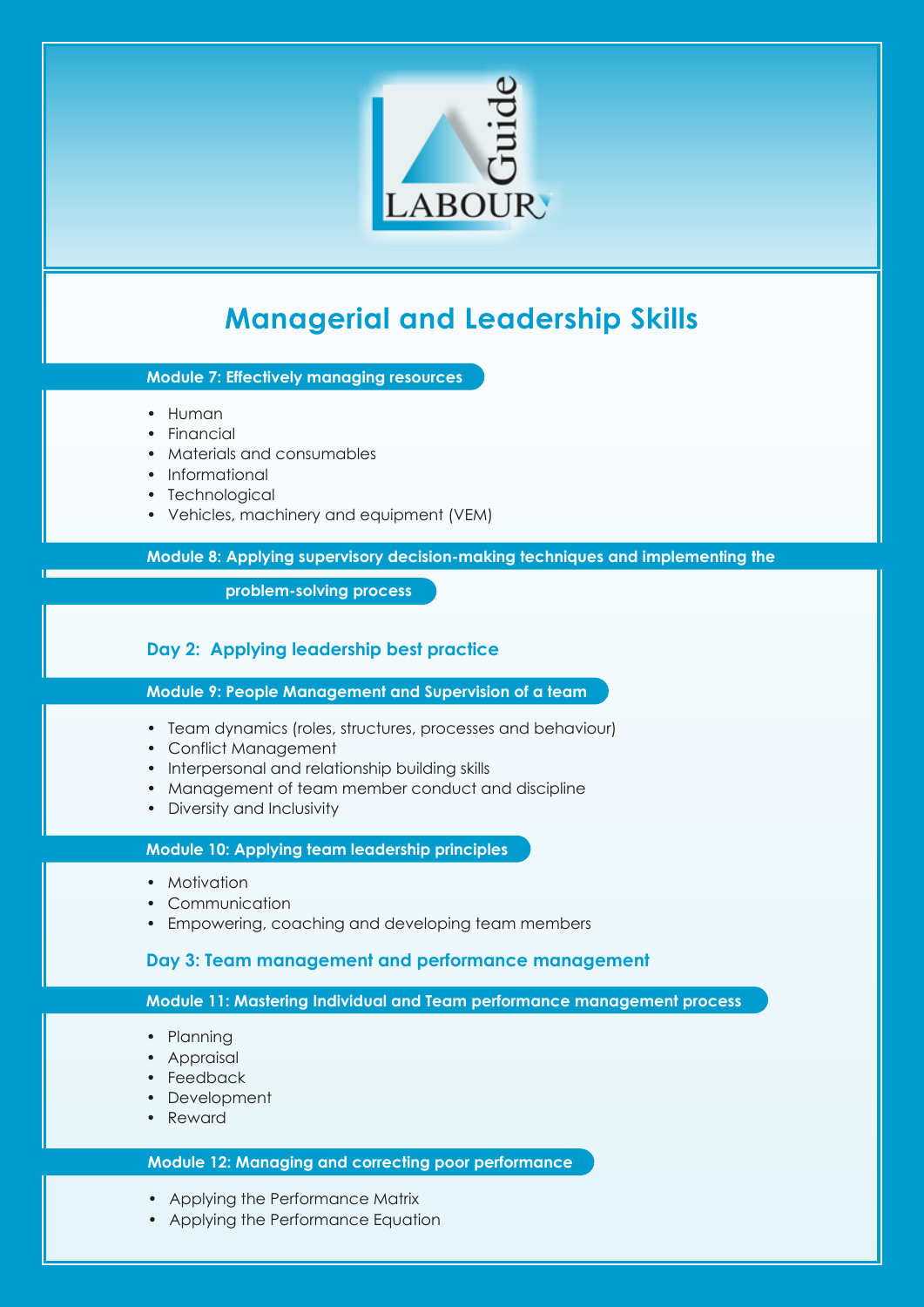

# **Managerial and Leadership Skills**

**Module 13: Applying the Stakeholder relations process**

• Applying the Power-Interest Matrix

**Module 14: Employee Engagement Strategies**

• Best practice Strategies

#### **Who should attend?**

- Middle and Junior managers
- First line supervisors
- Team leaders
- Maintenance and technical managers
- Office Managers;
- Professionals who require basic management skills
- Aspirant/potential supervisors and managers

# **Training Programme Overview**

This training programme is unit standard-based and aligned and is an intermediate level (NQF level 5) supervisory and team management/leadership skills development offering.

The programme effectively blends the theory and practice of team management with practical application tools and techniques.

At the conclusion of this programme, learners will be capacitated to plan, organize, lead and control teams towards productivity and performance improvement.

### **For more information please contact**

Peraldo Senekal or Hanlie Rouan (012) 661 3208 E mail: psenekal@labourguide.co.za, hanlie@labourguide.co.za info@labourguide.co.za